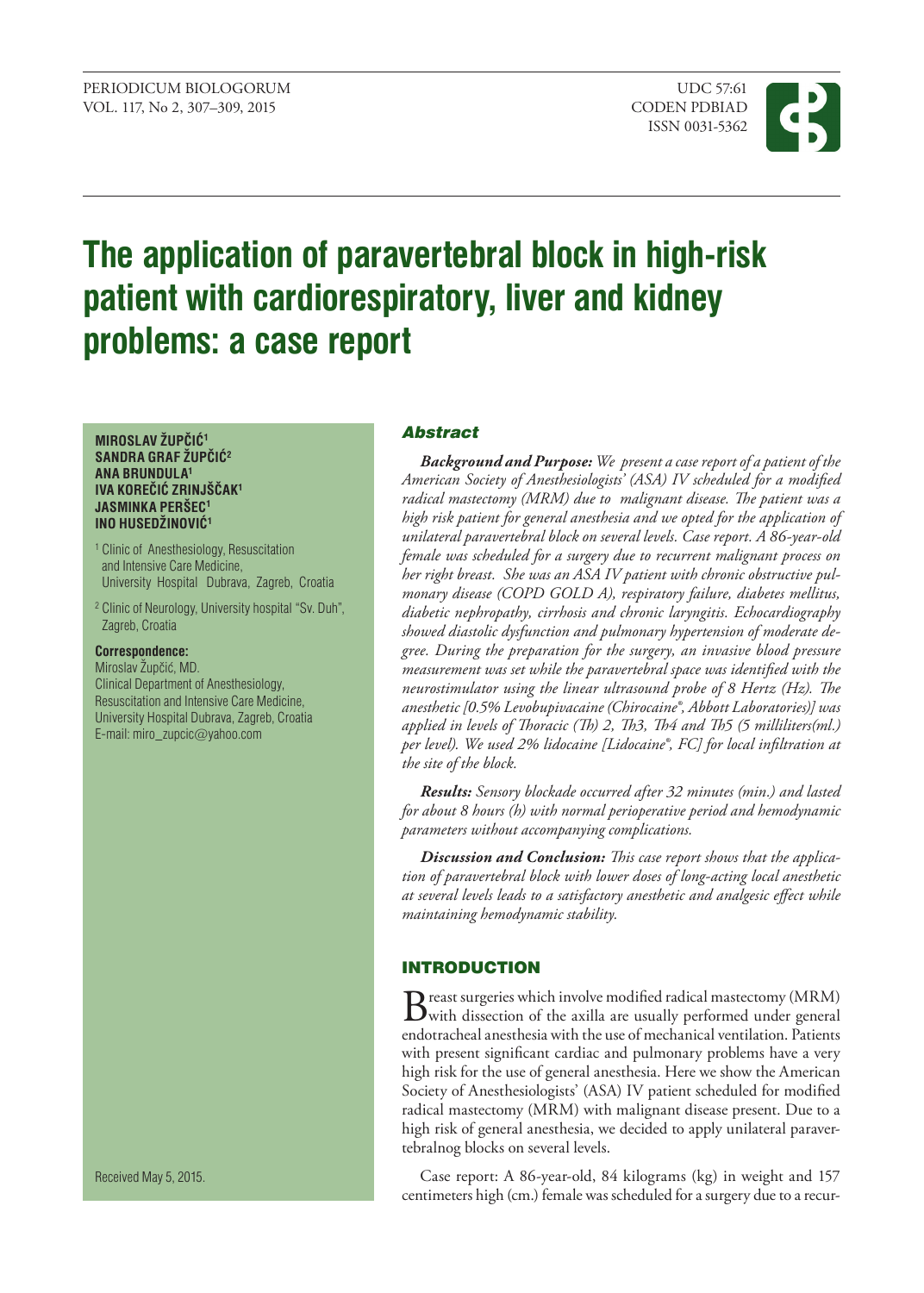rent malignant process on her right breast. She was an ASA IV patient with chronic obstructive pulmonary disease (COPD GOLD A), respiratory failure, diabetes mellitus, diabetic nephropathy, adipositas, cirrhosis and chronic laryngitis. Auscultationally, she had prolonged expiratory phase with basal groan on both sides. Arterial blood gas analysis and spirometry showed obstructive disorders of moderate degree. The X-ray of the heart and lungs showed pronounced interstitial pattern on both sides with shallow lateral phrenicocostal sinuses. Echocardiography showed diastolic dysfunction with ejection fraction of about 50%, with pulmonary hypertension of medium degree. Electrocardiogram showed left ventricular hypertrophy. The patient has a long history of diabetes with insulin therapy accompanied by diabetic nephropathy and liver cirrhosis.

### Materials and Methods

Upon the arrival in the perioperative monitoring unit (with prior midazolam medication of 5 milligrams (mg.) intramuscularly (i.m.) in the department) a non-invasive monitoring of heart rate (HR), non-invasive arterial blood pressure (BP), fingertip arterial oxygen saturation (SpO2), and the needle cannula were placed on a patient. Then, the arterial cannula was placed with the infiltration of 1ml. 2% lidocaine [Lidocaine®, FC] using the ultrasound surveillance with in plane technique in the left radial artery for invasive pressure measurements. After the adjustment of the patient in the sitting position and aseptic washing of dorsal surface we detected paravertebral space using linear probe of 8 Hz and a depth of 4.5 cm. The skin and subcutaneous tissue were infiltrated with 1 ml. 2% lidocaine [Lidocaine®, Belupo] per level. In order to perfom a paravertebral block we used an ultrasound and a neurostimulator with neurostimulating needle [Stimuplex D®, BBraun Melsungen] 22 G, 10 cm in length. We used neurostimulators for the detection of paravertebral space of the initial values of 2 Hz and lowered them to 0.5 Hz with the persistence of muscle contraction. After that, we applied local anesthetic 0.5% Levobupivacaine [Chirocaine®, Abbott Laboratories] with the aspiration on the four levels of Th2, Th3, Th4 and TH5 (5 ml. per level) for analgesic and anesthetic effects.

## Results

Following the administration of a block, the sensory blockade occurred after 32 min and surgical anesthesia in 40 min. The testing of the block was done with pick prick and warm - cold test from the right side of Th 2 to Th 6 dermatoma. During the operative procedure, the patient was sedated with 3 mg. midazolam intravenously (iv) and 50 micrograms (mcg.) of fentanyl iv. All measured vital parameters: heart rate (HR), fingertip arterial oxygen saturation (SpO2), invasive arterial blood pressure (BP) were of proper values. The surgical procedure lasted 90





**Figure 1.** *Patient position and ultrasound image of local anesthetic spread. N = Neurostimulator needle [Stimuplex D® , BBraun Melsungen]; TP = transverse process; EICM = external intercostal membrane; LA = local anesthetic; PL = pleura*

min. without accompanying complications after which the patient was sent in the unit for perioperative monitoring with continuous monitoring of hemodynamic parameters and saturation. After 60 min. of normal hemodynamic parameters, arterial cannula was removed and with the instructions to the staff, the patient was sent to the clinic for plastic surgery. During the first 24 postoperative hours, the patient's pain level was visually monitored using analgesic scales (VAS, 0 = no pain, 10 = worst pain imaginable) every three hours. Sensory blockade lasted 8 hours from the application of the block with VAS = 1. After 8 hours VAS = 3 diclofenac 75 mg. iv was applied once, which results after 30 min. in coupling pain and lowering VAS to 1 without a need for re-application of analgesia in any form. At postoperative interviews 48 h after the operation, the patient was very satisfied with the anesthesiologist treatment and no complications occurred.